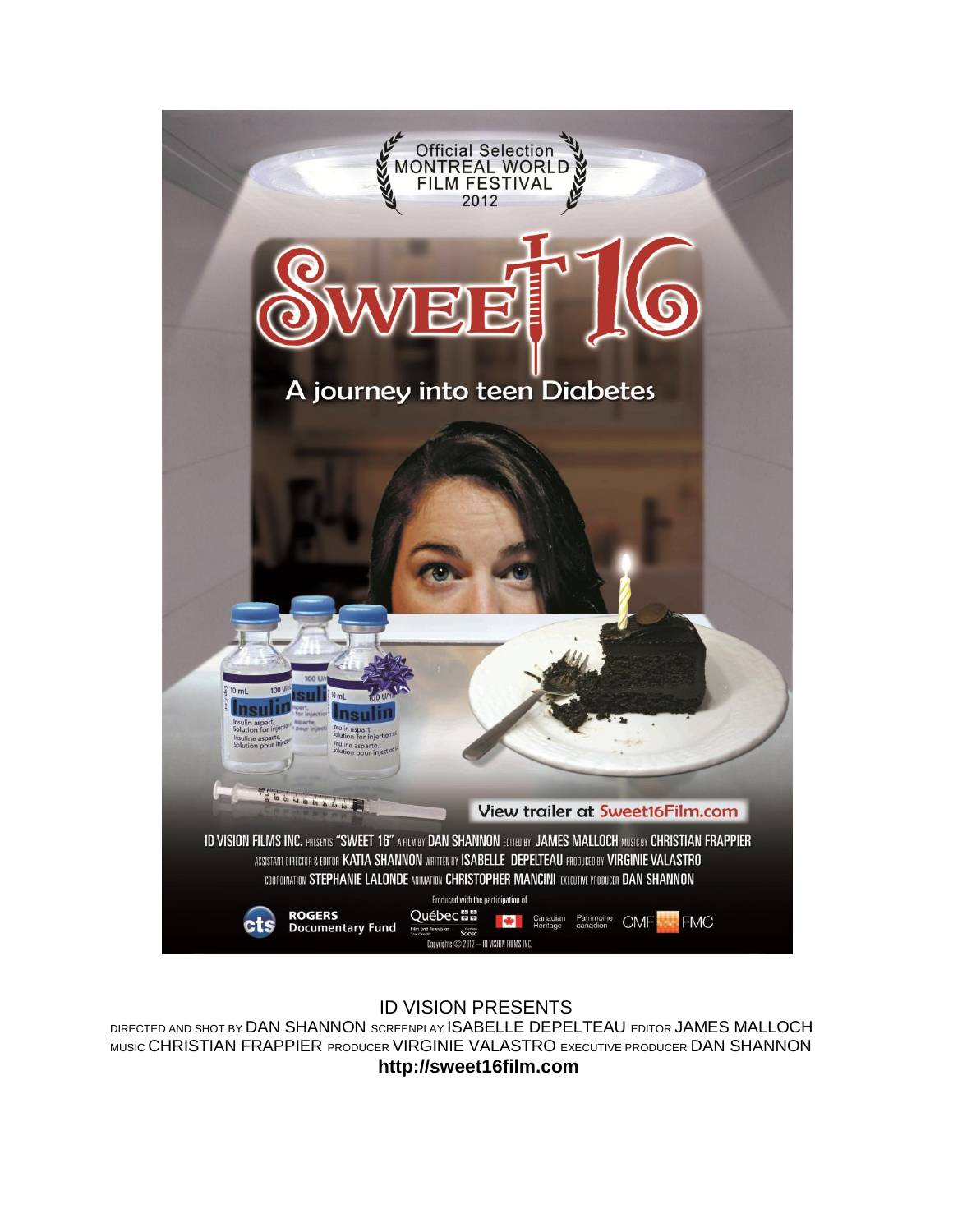# **FEATURE DOCUMENTARY – 78 MIN. – ENGLISH – CANADA (2012)**

### **SYNOPSIS**

**Sweet 16** is a feature-length documentary delving into the complexities of teen diabetes. Filmed over 5 years in Canada, USA and Ecuador, the film chronicles the highs and lows of teens dealing with a devastating Type 1 diagnosis at such an important crossroad in their life. Some stories are tragic, others are hopeful. Our main protagonist, Katia, whose receives the news on the eve of her Sweet 16 birthday, takes us on a journey into the inner-world of teens, which is all about fitting in, body image, and ultimately issues of belonging. The film goes well beyond the simple question of diabetes; it invites the audience to engage in the universal story of growing up and overcoming one's personal demons. *Sweet 16* is a story of personal redemption; suggesting how one can come to accept and event thrive against all odds.

## **THE STORY**

In April of 2007, Katia learned of her diagnosis, Type 1 diabetes, a few weeks before her 'Sweet 16' birthday. The news as it does for so many teenagers with this diagnosis comes as a bitter pill. 'Sure Insulin will save your life, and you will not die tomorrow because you live in a country with available medical facilities but, the immediate and mandatory immersion for the entire family into a completely different relationship to food, sleep, exercise and friends, is a pretty big adjustment'. The film *Sweet 16* chronicles Katia's journey, and leads us to a life-affirming coming-of-age story of selfexploration, where just when you think life has robbed you, you find it has yet so much to give, by learning to give yourself.

At the time of her diagnosis, Katia was very active in an intensive ballet program at school dancing 12 hours a week. A full and regular life for a teenager. Over the next year, Katia's anger was palpable, and her friendships and sense of self-worth became strained. When she entered Dawson College, she discovered the



rowing team, a new roster of friends all working towards a common goal. This new chapter brought her back to her body, through vigorous training and healthy camaraderie. She travelled with the varsity team to the US and Europe. However, living the life of an extreme athlete as the rowing team required, she was to face additional challenges, and was once again being pitted against her body's limitations.

Meanwhile, she continually did volunteer work in various places for children with special needs, and found a camp of Type 1 diabetes kids in Ecuador looking for staff volunteers. Katia latched onto this, and raised the money necessary to make the trip in summer 2010 on her own. Once in Ecuador, Katia connects with key individuals who would shape her diabetes journey: Neil Donelan, supply manager of "Insulin for Life" Australia and Aracely Basurto, founder of "Fuvida", a non-profit organization offering resources to Ecuadorian families with a Type 1 diabetic child. The trip provides Katia with an essential reference point in understanding the vast differences between diabetes care available in North America and emerging nations such as Ecuador. Sweet 16 is a coming-of-age story, part road movie, part scientific journey into the latest hopeful research and treatments for a cure of Type 1 diabetes.

ID Vision films 2607 Fleury Est, Montreal, QC, CA contact@idvision.org H2B 1L8 - T. 514.384.4061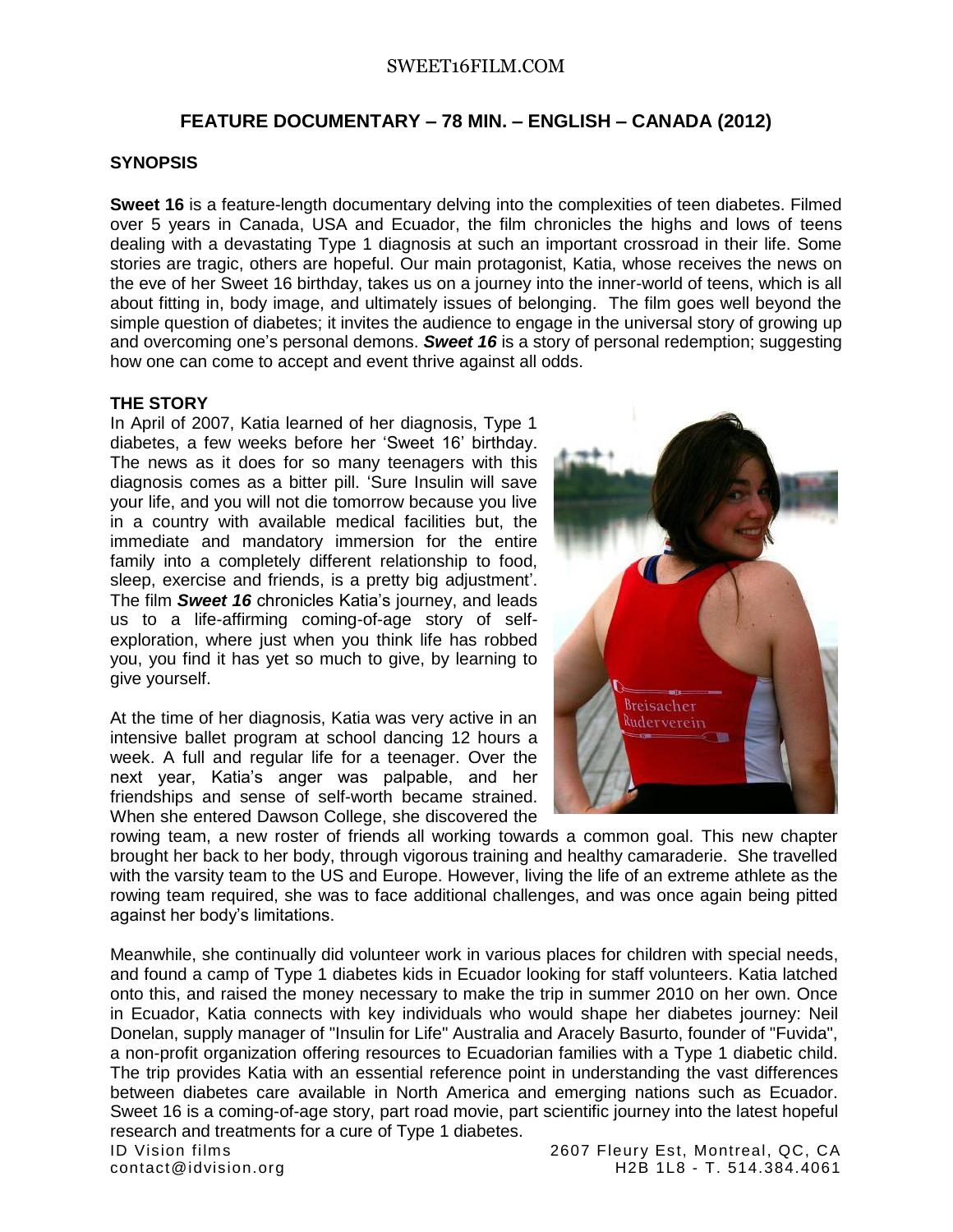



**Sweet 16** is shot over a period of 5 years by Dan Shannon director/cameraman, and Katia's father. Scripted by Isabelle Depelteau, Katia's mother, the film is an intimate, visually immersive and outward-looking portrait of one family dealing with Type 1 diabetes.

Shot in Canada, the United States and Ecuador, the film sets out to capture a snapshot of how different parts of the world deal with the disease, and how different social and economic circumstances greatly impact the outcomes and quality of life for individuals living with Type 1 diabetes.

#### **DIRECTOR'S STATEMENT**

*"Sweet 16* is a 'point-of-view' documentary exploring the coming-of-age story of a typical teenager who learns she has Type 1 diabetes. In the beginning, Katia was hesitant to be at the center of a documentary film, as the day-to-day adjustments to the new condition were difficult for her. I think at that time she needed a father, not some guy with a camera in her face, as she was going through this. Taking things very slowly, Katia, who is also a film student at Concordia University, was eventually able to open up and expose herself to the world about this very personal change she was dealing with. Part road movie, part father/daughter crossed diaries, the film explores issues of identity, personal as well as family and social, in the context of such a diagnosis. Isabelle's and my approach to this film has been to intercut between adult and teenage narrative voices, each with their appropriate emotional anchors, as both parents and teens deal with the unfolding drama quite differently. The visual is a movement-oriented camera style we have developed over the years through several dance films we have produced."

"By focusing in on a teen experience of the disease, the story lends itself to wider questions about the role of the entire extended Type 1 community such family, friends, doctors/nurses, researchers and event government bodies. Diabetes is a killer, and many youth in particular, hide their condition from those around them. We hope this film can start a fresh dialogue about how we can come together to firstly help those dealing with the disease right now, but also to find a way to ensure we eradicate Type 1 in the next generation, via promising research currently underway."

See trailer at [http://sweet16film.com](http://sweet16film.com/)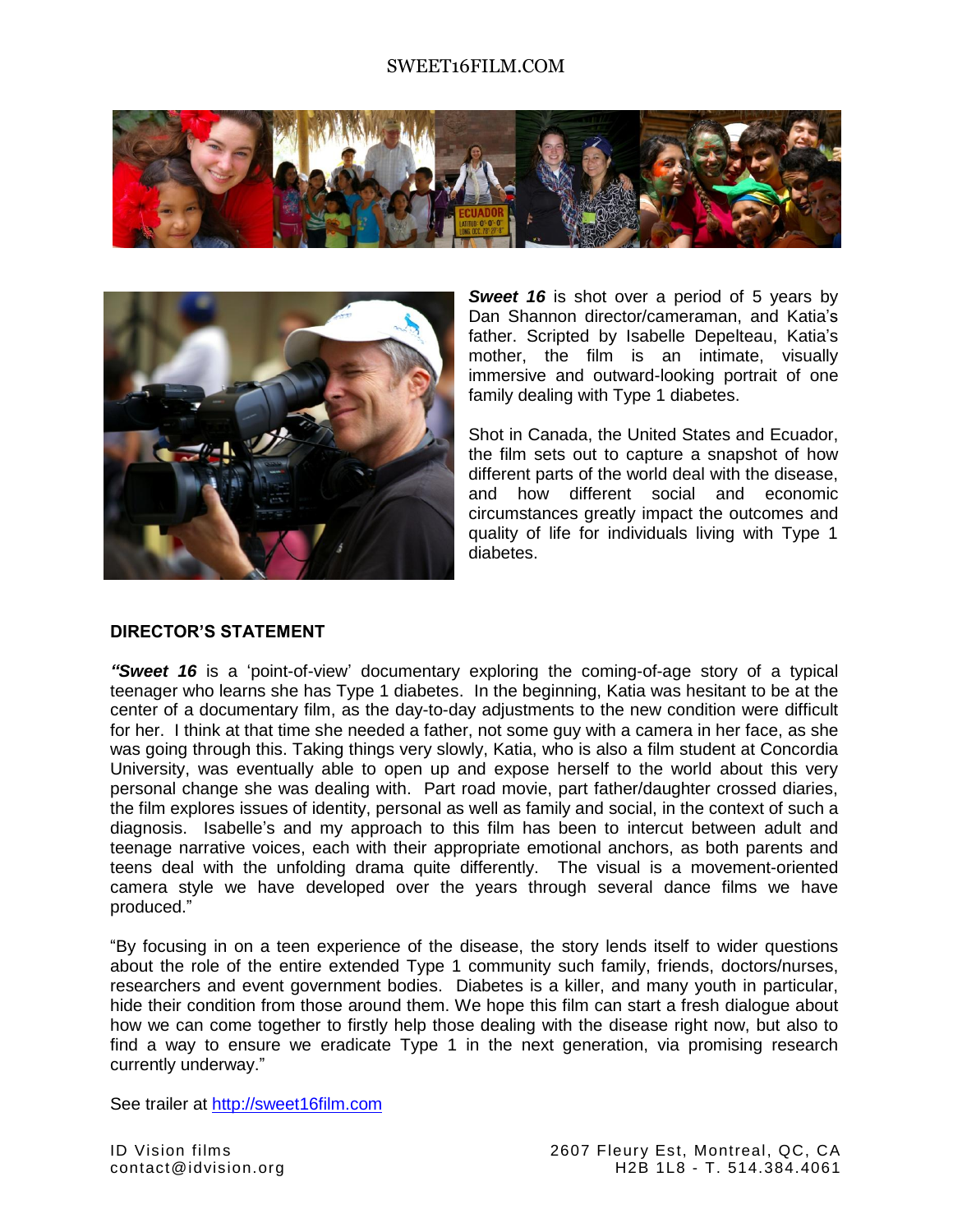## **ABOUT KATIA**



Katia Shannon is presently completing a Bachelors of Fine Arts degree at Concordia University. Her dream is to tell stories that will touch her generation through the medium of cinema.

Graduating from high school with honours, she was awarded a Millennium scholarship for her humanitarian involvement and academic performance. Proceeding to CEGEP with an entrance award, she then received the Glay Sperling Award for achievement in her field of study, as well as the Gallagher Award for her leadership and performance in sports. Her first film was selected in the Young Cuts Festival as well as the En Route Festival

where it was broadcast on all Air Canada flights for a few months. Now featured in the Sweet 16 documentary, Katia dares to show the fragile and sometimes distraught side of herself as she learns to live with Type 1 Diabetes.

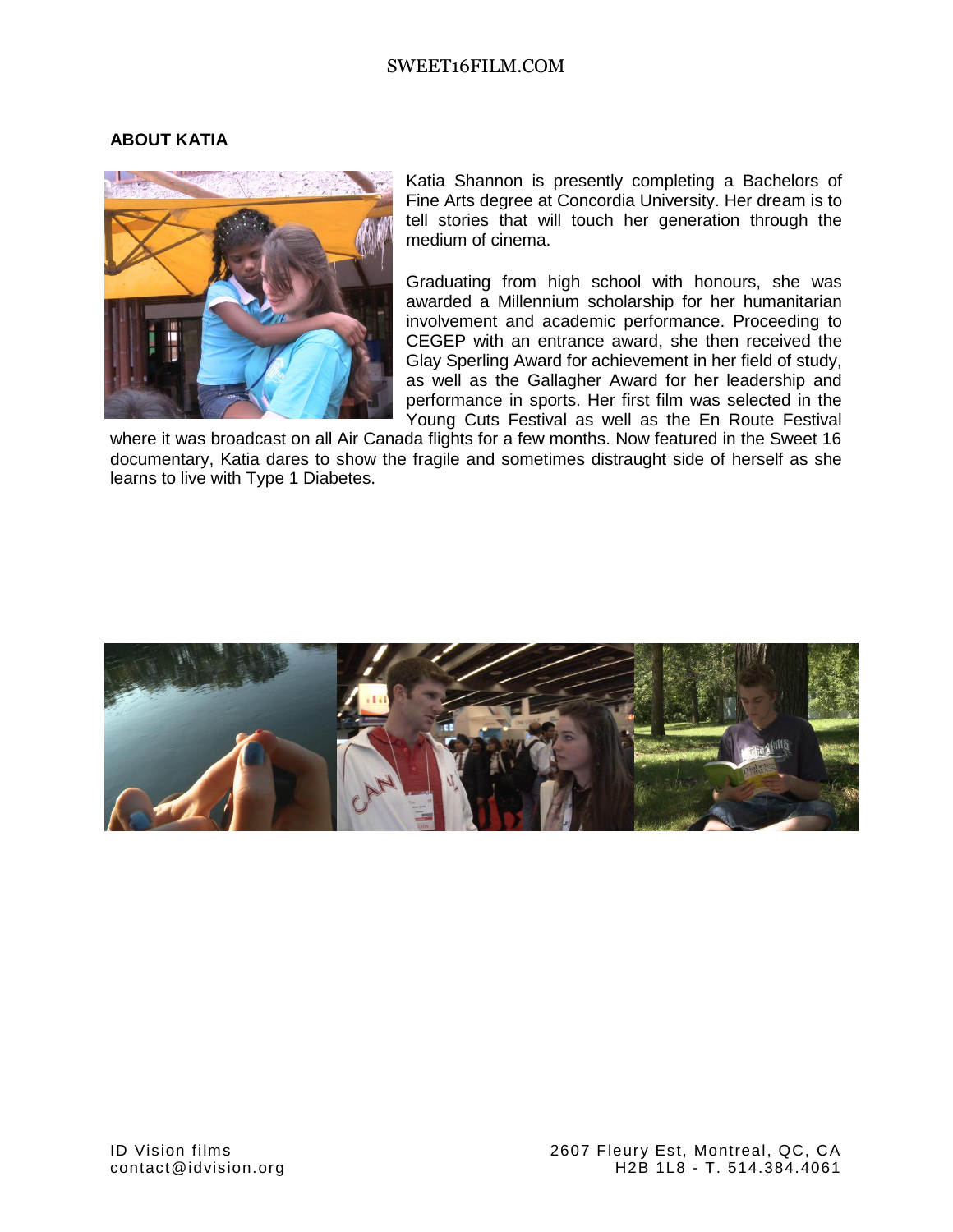## **DIABETES FACTS**

- Type 1 diabetes is an autoimmune disease in which the body's immune system attacks and destroys the insulin-producing cells of the pancreas.
- Type 1 diabetes is the leading cause of kidney failure, adult blindness, stroke, heart disease, nerve damage and amputation.
- Diabetes currently affects 246 million people worldwide and is expected to affect 380 million by 2025.
- Globally, every ten seconds a person dies from diabetes-related causes.
- Living with type 1 diabetes requires approximately 1,460 needles a year (based on four injections per day) and 2,190 finger pokes a year to test blood sugar levels.

Source: Juvenile Diabetes Research Foundation's March 2009 Report.



#### **QUOTES FROM THE DOCUMENTARY**

"There are 10 million vials of insulin produced worldwide each year... and 1 million vials are wasted for different reasons. Those 1 million vials could probably sustain 60 developing countries for a year."

#### **Neil Donelan, Insulin for life Australia**



ID Vision films 2607 Fleury Est, Montreal, QC, CA contact@idvision.org H2B 1L8 - T. 514.384.4061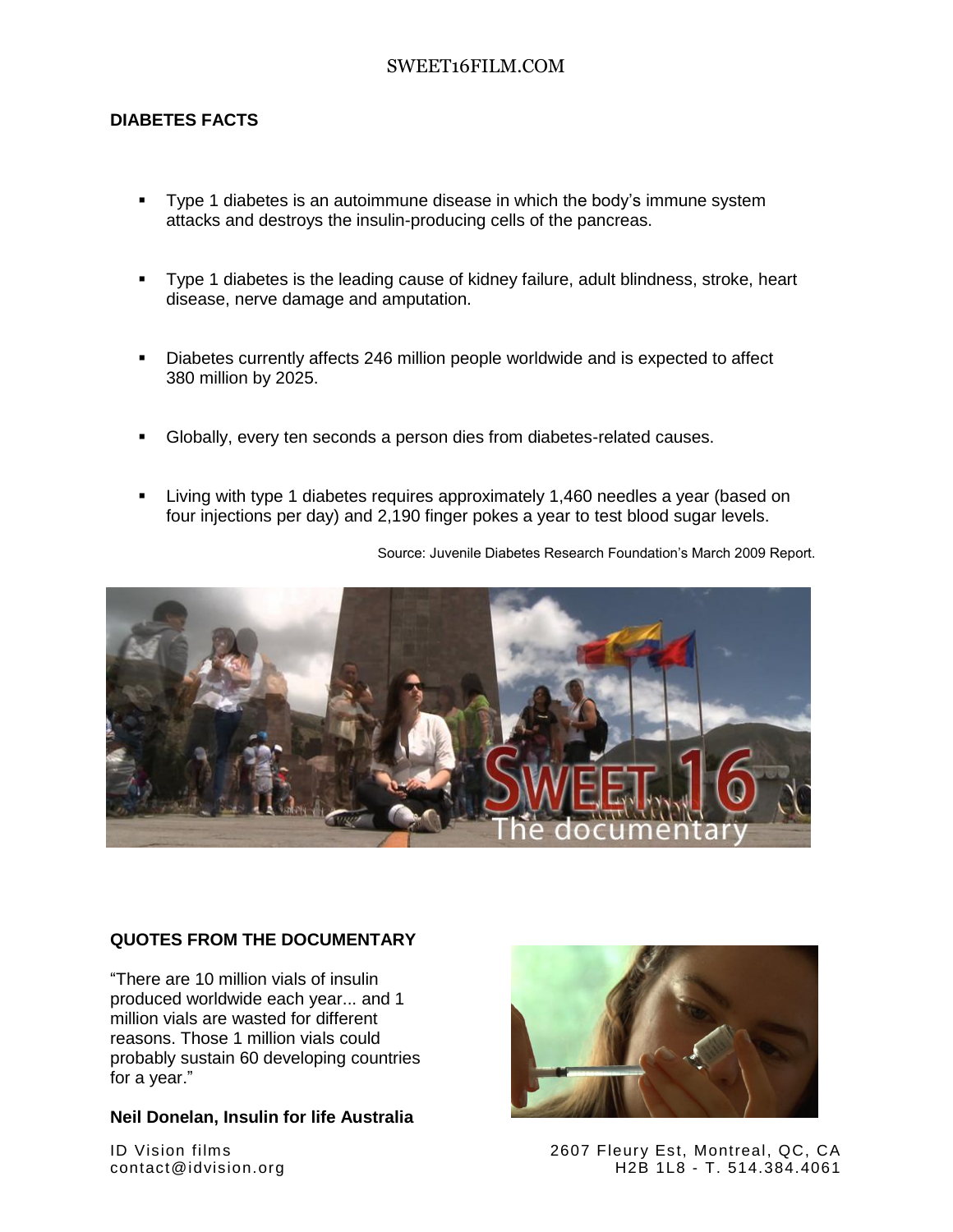

It was pretty hard. I was 5 years old and I had to start injecting myself with insulin."

**Tyler Mills, has type 1 diabetes.**

Photo Ecuadorian girl Receiving insulin



## **Additional quotes**

"I didn't want this disease to clip her wings and stop her from dreaming."

**Isabelle Depelteau, Katia's mother**

**For additional images and high-resolution photos [www.sweet16film.com](http://www.sweet16film.com/)**



(photo Katia in Ecuador)

ID Vision films 2607 Fleury Est, Montreal, QC, CA<br>
2607 Fleury Est, Montreal, QC, CA<br>
H2B 1L8 - T. 514.384.4061 H2B 1L8 - T. 514.384.4061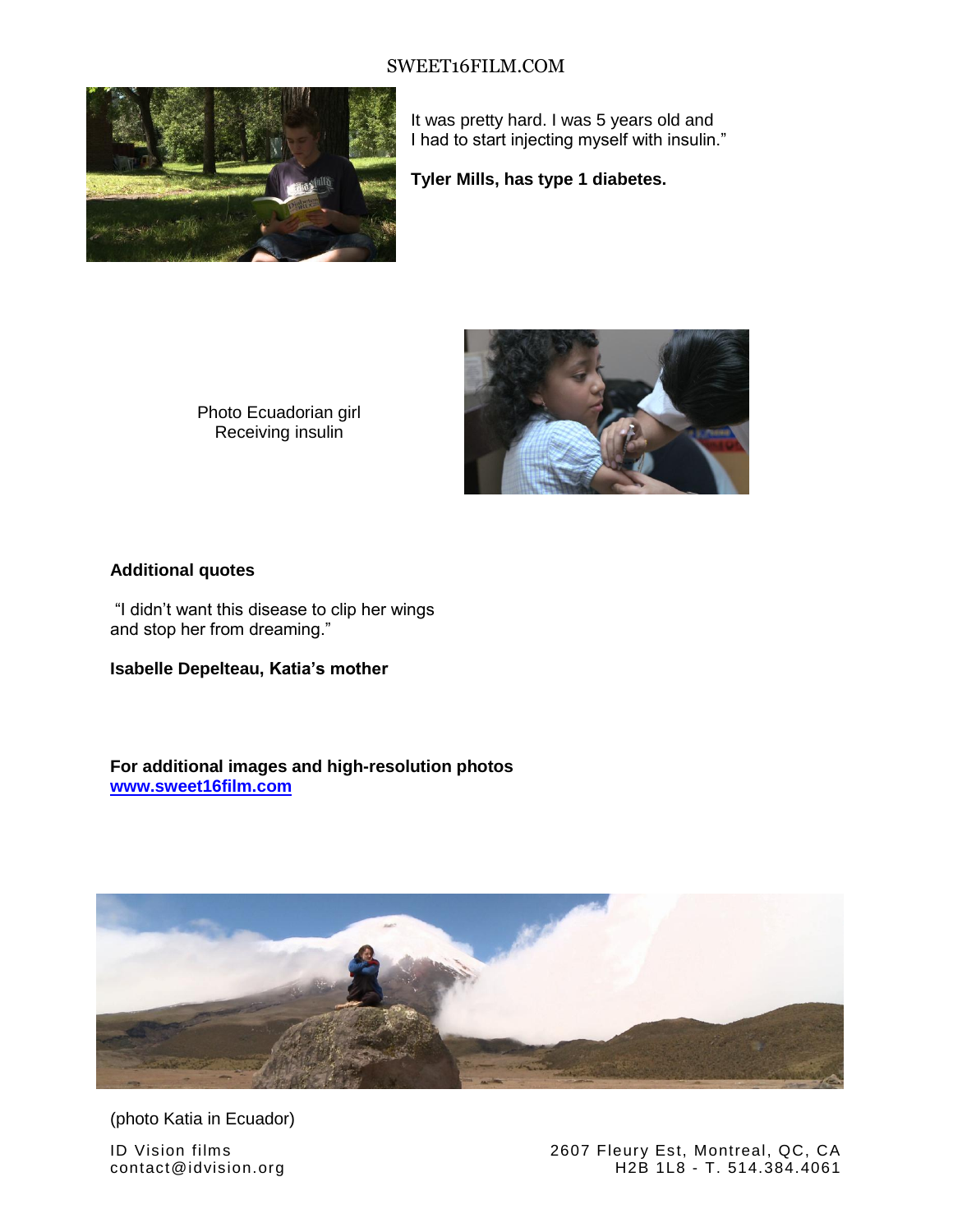## **CREDITS**

DIRECTED BY SCREENPLAY BY EDITED BY MUSIC BY DIRECTOR OF PHOTOGRAPHY PRODUCER EXECUTIVE PRODUCER

DAN SHANNON ISABELLE DEPELTEAU JAMES MALLOCH CHRISTIAN FRAPPIER DAN SHANNON VIRGINIE VALASTRO DAN SHANNON

#### PARTICIPANTS

ISABELLE DEPELTEAU, KATIA SHANNON, DAN SHANNON, VICTORIA SOBEY, DR. SYLVIE LESAGE, BADA ARIELLE RATIA, DUMEET RAVI, ERIN HILLHOUSE, MARIA DE LA CRUZ DOMINGUEZ, NEIL DONELAN, DR. SYED A.A. JAVAZ, TYLER MILLS, GEORGE ATHANS, SUZANNE LAPORTE, EMANUEL PAIGE, CHRIS JARVIS, DR. LAWRENCE ROSENBERG, DR. GEORGE TSOUKAS, ANTHONY SHANNON, ARACELY BASURTO CALDERON, ANDREA CABRERA BASURTO, PRISCILLA SHELL, RENZO LUQUE, NELSON MANUEL LUQUE, MARILYN VERNAZA SOLIS, MERCY I SONDOVAL SOLIS, FELIX ANDRES YANEZ MARTINEZ, LISA HEPNER*.*

### CREW

Assistant Director **KATIA SHANNON** Production Manager VIRGINIE VALASTRO Production Coordinator **STEPHANIE LALONDE** Additional Camera **KATIA SHANNON** Location Sound Recordist **ANTHONY SHANNON** Assistant Accountant The STEPHANIE LALONDE Assistant Production Coordinator THI NGOC THANH LE Executive in Charge of Production for CTS BRUCE STACEY Legal **REMY KHOUZAM, JOE SISTO** 

## POST PRODUCTION

Director of Post Production **KATIA SHANNON** Editor JAMES MALLOCH Assistant Picture Editor New York Channels Assistant Picture Editor New York Channels Assistant Picture Editor Recording Facilities **STUDIO PLACE ROYALE** Color Correction **ID COMMUNICATIONS INC.** Animation CHRISTOPHER MANCINI Camera & Post Production Services **ID COMMUNICATIONS INC.** Additional Cameras ID COMMUNICATIONS INC. Lighting and Grip Equipment **IDCOMMUNICATIONS INC.** Legal Services **KINÉ RECHERCHE INC.** 

Financing Services SODEC-

LUSSIER & KHOUZAM INC. Data Wrangler **ETIENNE PROULX** FINANCEMENT DES CRÉDITS D'IMPÔTS

ID Vision films 2607 Fleury Est, Montreal, QC, CA contact@idvision.org H2B 1L8 - T. 514.384.4061